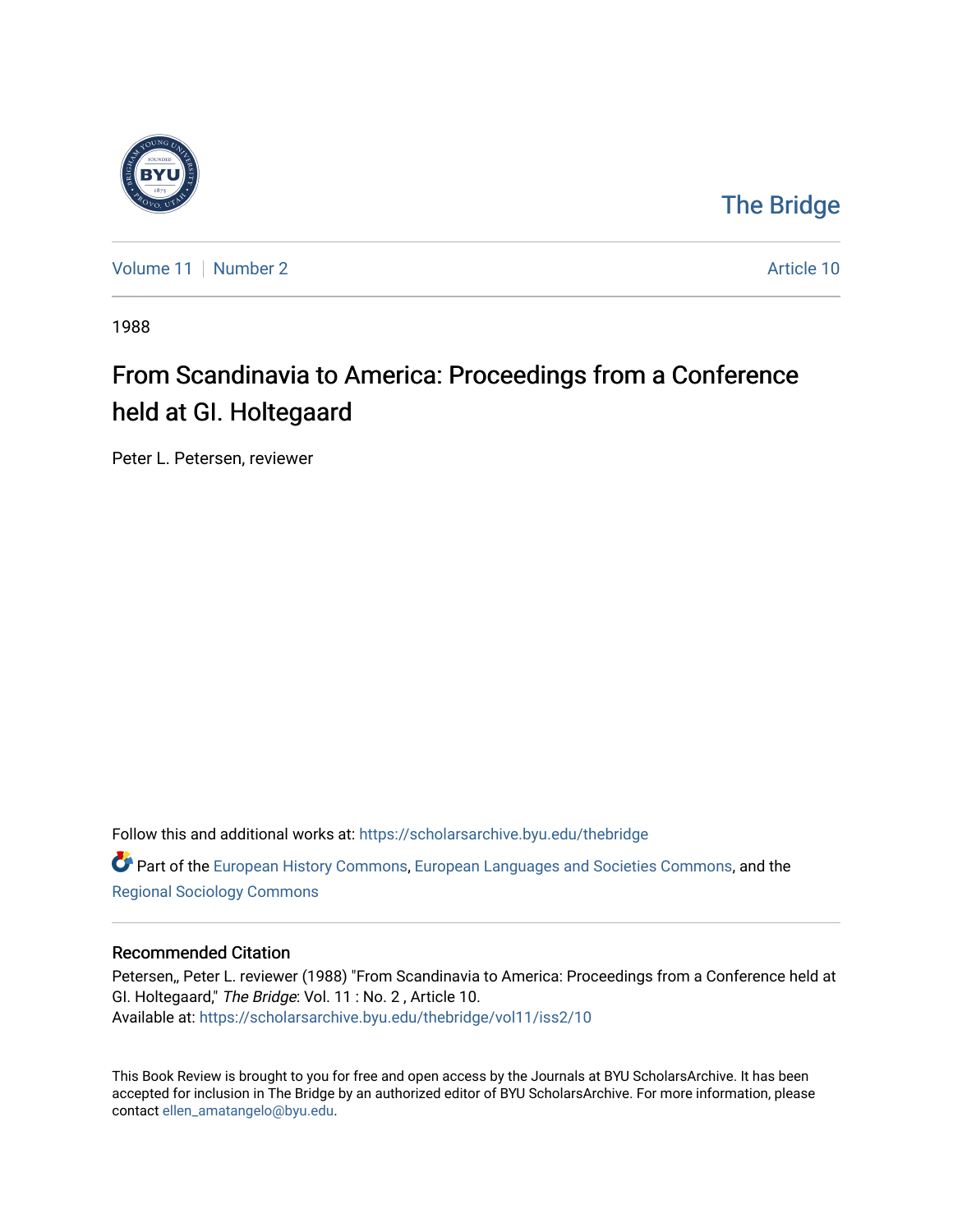# **Book Review**

## **From Scandinavia to America: Proceedings from a Conference held at GI. Holtegaard**

evet vals est an Hinchien of lesbon cores are

*J0rgensen, Steffen Elmer, Lars Scheving, and Niels Peter Stilling, eds. Odense University Studies in History and Social Studies, vol. 103, Odense University Press, Odense, 1987, 377* pp. *Dkr 160.* 

#### **Reviewed by PETER L. PETERSEN**

In early September 1983, scholars from Denmark, Norway, Sweden and the United States gathered at Gammel Holtegaard, north of Copenhagen, for a three-day conference on Scandinavian emigration to the United States. Because a majority of the papers presented at the conference deal with elements of the Danish experience, readers of **The Bridge**  should welcome this belated publication of the proceedings made possible by a grant from the Danish Research Council for the Humanities.

The editors have arranged the twenty-one papers under four broad headings: The Danish Background; The Emigration Traffic; Scandinavian Settlement and Assimilation in the Mid-West; and Communication. In the opening article of the first section, University of Copenhagen Professor Erik Helmer Pedersen presents a useful survey of research on Danish emigration. He dates the beginnings of modern scholarship to the publication in 1971 of Kristian Hvidt's **Flugten til Amerika eller drivknefter** i **masseudvandringen fra Danmark 1868-1914** (published in the United States in 1975 unde the title Flight to America: The Social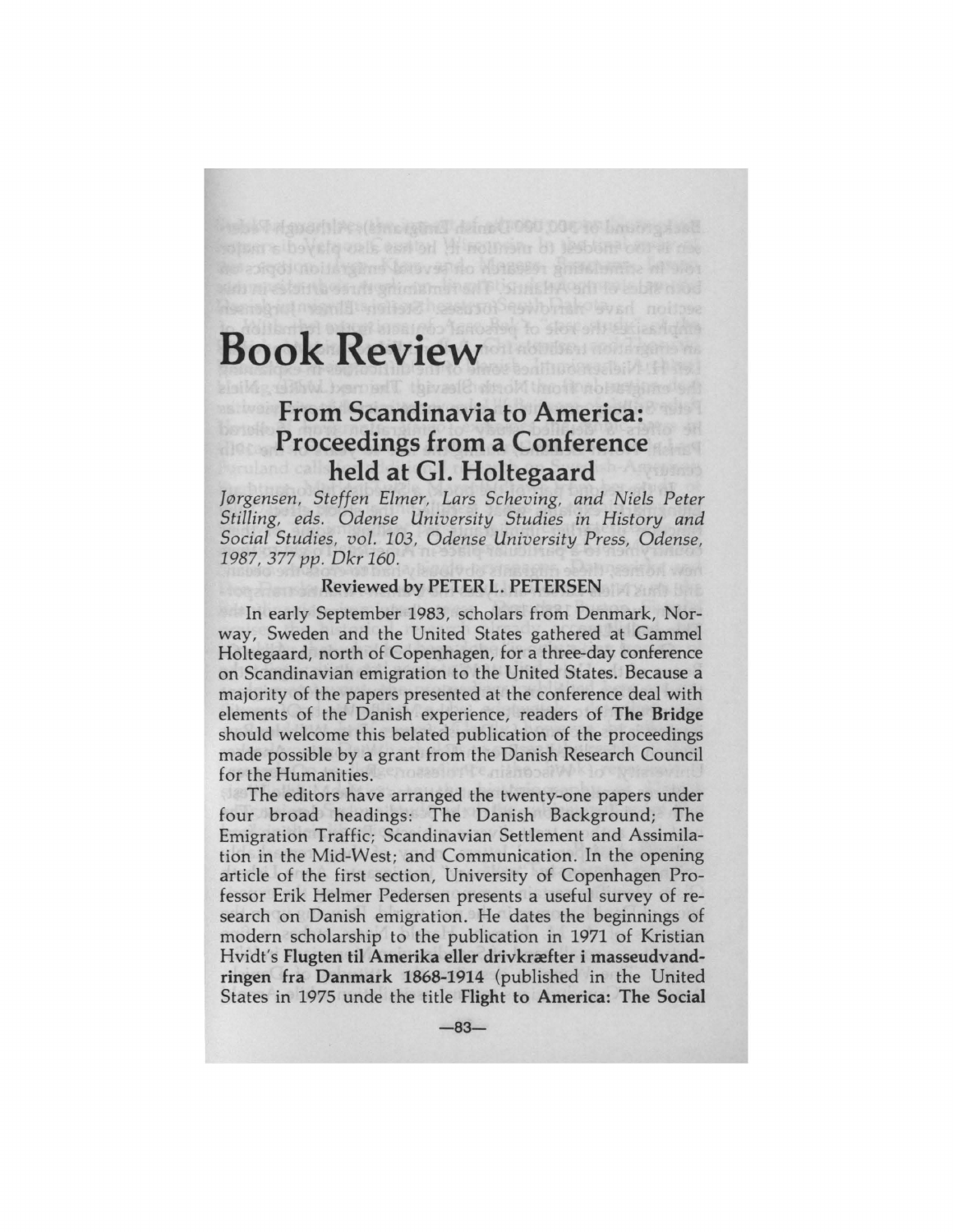**Background of 300,000 Danish Emigrants).** Although Pedersen is too modest to mention it, he has also played a major role in stimulating research on several emigration topics on both sides of the Atlantic. The remaining three articles in this section have narrower focuses. Steffen Elmer Jørgensen emphasizes the role of personal contacts in the formation of an emigration tradition from Lolland-Falster and Møn, while Leif H. Nielsen outlines some of the difficulties in explaining the emigration from North Slesvig. The next writer, Niels Peter Stilling, presents an even more microhistoric view as he offers a detailed study of emigration from Søllerød Parish, North Zealand, during the last 40 years of the 19th century.

In the second part of the book, a Swedish historian, Lars Ljungmark, explains what is called "the stock effect," the function of earlier immigrants in "pulling" some of their countrymen to a particular place in America. To get to their new homes, these migrants obviously had to cross the ocean, and thus Niels Larsen analyzes the Danish Atlantic transportation system, 1880-1900, particularly operations of the Thingvalla Line.

One of America's most distinguished historians, Allan G. Bogue of the University of Wisconsin, Madison, opens the third section with an interpretive overview of immigrant contributions to agriculture in the Middle West. Of special interest is his account of a Danish farmer, Fritz Wilhelm Rasmussen, who lived in Brown County, Wisconsin. Another University of Wisconsin Professor, Robert Ostergren, explores immigrant settlement patterns in the Middle West, with special attention paid to the Scandinavian element. The next five authors treat diverse subjects. By examining four collections of personal letters, many of them remarkably poignant, written by "ordinary" immigrants, Anne Lisbeth Olsen identifies certain common aspects among the experiences of Danish women in the new world. Drawing upon the memoirs of A. M. Iversen, Harald Naess etches a fine portrait of a small band of Scandinavian Moravians in Wisconsin. Tine Wanning describes the attitudes of Danish-American Grundtvigians toward assimilation while Arnold